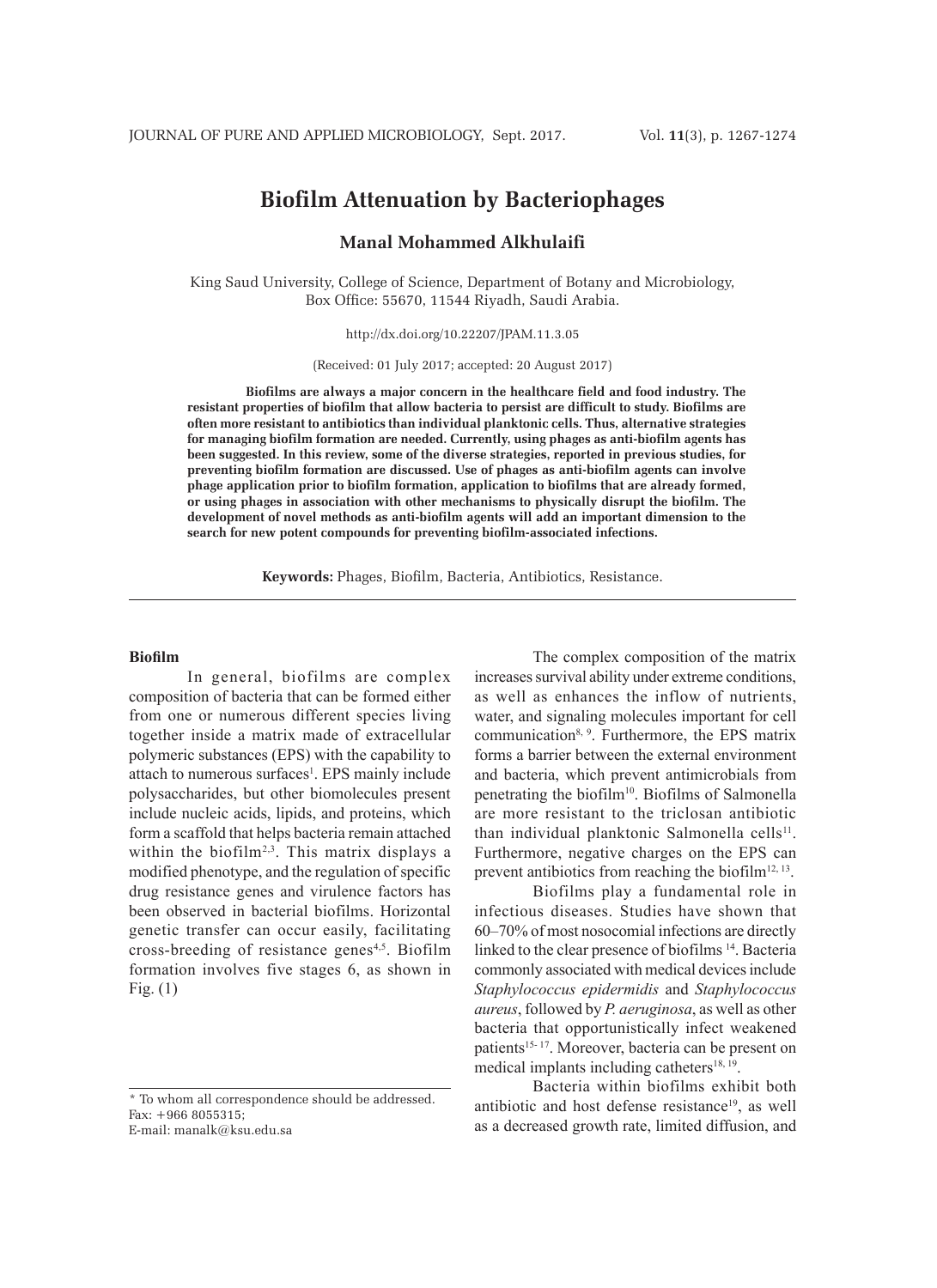increased efflux and enzymes responsible for antimicrobial degradation<sup>20, 21</sup>. Generally, the use of antibiotics to treat biofilm-related infections is often not successful<sup>12</sup>. Many studies confirmed that for biofilms, the minimum inhibitory concentration (MIC) and minimum bactericidal concentration were generally higher compared to those for planktonic bacterial cells (approximately 10–1000 fold)22,24. Numerous antimicrobials function against actively growing cells, and thus biofilms reduce antimicrobial function. Once bacteria are embedded within a biofilm, various factors such as altered gene expression and quorum sensing increase the resistance to antibiotics<sup>25</sup>. Treating biofilm is difficult and challenging, and thus has been given much attention<sup>26</sup>. Thus, it is extremely important to develop new antimicrobial agents or efficient methods for targeting and destroying the biofilm responsible for infection $27, 28$ .

### **Studies of biofilm-phage interactions**

Bacteriophages or (phages) in general are viruses that infect bacteria (Figure 2). Some viruses were created to target biofilms<sup>29</sup>. They can either reside in the bacterial host genome in a lysogenic state, or enter a lytic state to destroy bacteria, and thus can be used for therapeutic purposes. Phages show potential as alternatives to antibiotics against bacterial infections and have been widely explored to minimize pathogen loads in food products. Phages may also be safer than antibiotics. Phage isolation is rapid, simple, and inexpensive. Phages are competent against one specific host or a range of hosts, and thus are more effective than the natural microflora which are initially attacked by the biofilm. Phages are biofriendly and not associated with negative side effects $30$ .

Targeting of biofilms by phages has been examined in numerous studies<sup>31, 32</sup>. Phages have long been used for purposes comparable to those of antibiotics, in addition to treating bacterial infections33-35. Biofilm enucleation through phages can involve phage application to prevent biofilm formation, application to biofilms that are already formed, or in association with other mechanisms that may physically disrupt the biofilm.

Promising strategies involving phage against biofilm include the following:

# **Inhibition of attachment by phages**

Phages are capable of affecting the initial adsorption stage of biofilms (or adhered cells).

When employing lytic phages, as generally is the case for anti-biofilm phages, phage infection results in the killing and lysis of bacteria. This impacts biofilms structurally and releases new phage virions that can potentially reach and then infect adjacent bacteria<sup>36</sup>. The effect is a cyclical acquisition and killing of biofilm bacteria34. Sillankorva *et al*. (2008) reported that single cells on glass surfaces for 60 min were efficiently inhibited by phage  $\varphi$ S1. Cell removal was fast and efficient and resulted in a biomass reduction of approximately 90%37.

## **Inhibition of EPS matrix by depolymerizing enzymes**

It has been reported that some phages are effective at penetrating the EPS matrix by diffusion or through the action of phage-associated enzymes. A large range of enzymes can destroy the biofilm EPS matrix. In the case of phages, these enzymes include those mainly produced to help release phages from the host cell and tail spike proteins that allow infection of bacteria within the biofilm, but in general the activity of these enzymes and proteins are strictly localized. However, studies revealed that proteins with activity limited to the virus particle may be released from lysing cells, affecting the biofilm matrix<sup>38</sup>.

Phages are capable of producing depolymerizing enzymes that can degrade the EPS from the host genome. The genome of many phages also contains genes that specialize in producing enzymes that break down the matrix29,39,40. Under many conditions, these enzymes target the bacterial cell wall for release from the host cell, but these enzymes can also degrade the biofilm EPS. The T4 and HK620 phages of *Escherichia coli* contain enzymes that exist on the viral tail, and may play a role in degrading the matrix<sup>39, 40</sup>. Polysaccharide depolymerase is a very important part of the phage tail and many tail spike proteins have endoglycosidase activity by breaking down their polysaccharide receptors through hydrolyzation<sup>40</sup>. It has been reported that a phage-induced method of making the biofilm matrix more porous can facilitate the infection process by progeny phage, while a rapid bacterial infection reaction moves away from the focus on infection. Although the presence of polysaccharide depolymerase in phages has been reported, EPSdegrading enzymes are difficult to isolate, and thus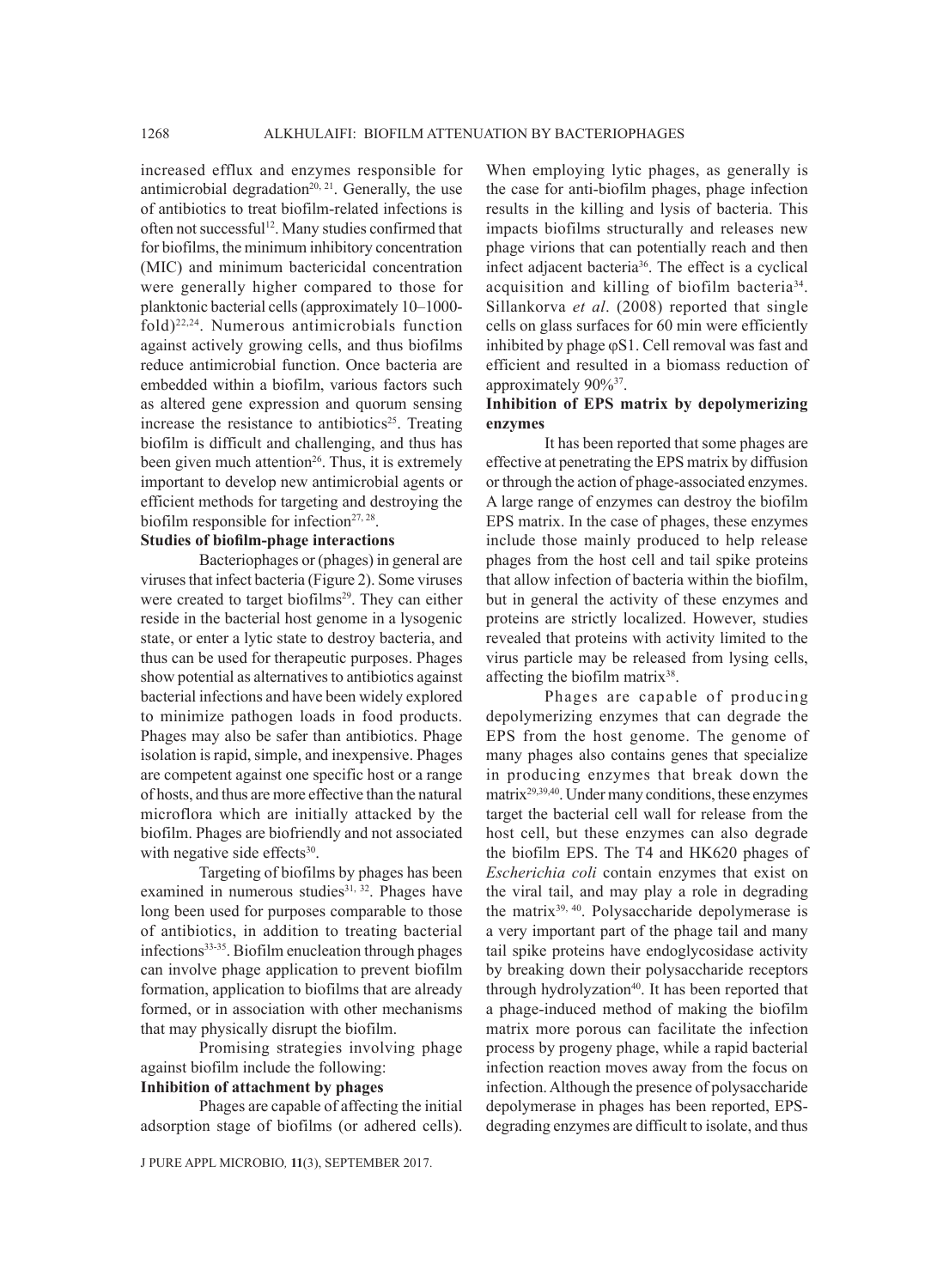have been reconstructed, including those from T7 phage<sup>41</sup>.

Importantly, different species of bacteria produce different EPS components. A depolymerase active that acts on polysaccharides from one species of bacteria may not digest that produced by other bacteria. However, depolymerases likely have broader activity than their parent phages among closely related bacteria, as the complexity and variability in the EPS is lower that of the host bacteria. Son *et al*. (2010) observed this by comparing phage of S. aureus with a specific depolymerase. However, only Staphylococci were affected, suggesting that multiple depolymerases are required to target mixed biofilms and that dynamic depolymerases are needed; haloes may be observed over the phage plaques formed on bacterial cultures, revealing the areas where bacterial polysaccharide has been broken down42. Gutiérrez *et al*. (2012) used this approach to detect such activity in two phages infecting S. epidermidis, both of which were then confirmed by sequencing to contain genes for pectin lyases<sup>43</sup>, while Glonti et al. (2010) identified haloes in cultures of a phage infecting P. aeruginosa and purified a depolymerase protein from the phage<sup>44</sup>. Yan *et al* (2013) classified phage polysaccharide depolymerases as endorhamnosidases, alginate lyases, endosialidases, and hyaluronidases<sup>40</sup>.

# **Pretreatment of catheter using phages**

Another important challenge in medical care for reducing biofilm formation by

*S. epidermidis* is pre-treating catheter surfaces with phages (Curtin and Donlan, 2006).

The utilization of phages for treating device-related infections has been examined since the 20th century. Pretreatment of hydrogelcoated catheters by phage was found to inhibit *S. epidermidis* and *P. aeruginosa* biofilm formation<sup>45, 46</sup>.

### **Quorum sensing inhibition (QSI) by phages**

One strategy that can be used against biofilm may be to inhibit quorum sensing (QS), a cell-to-cell signaling system that controls the expression of genes necessary for adding virulence factors, such as those responsible for interactions with the host bacteria and regulating biofilm development<sup>47-51</sup>. The key intent behind this strategy is not to kill the pathogens, but to disarm them by making them oversensitive to normal antimicrobial treatments. Furthermore, the QS system does not contribute any mechanisms essential for bacteria survival, but inhibiting this method does not provide firm selective pressure sufficient to cause resistance development<sup>52</sup>. Pei and Lamas-Samanamud (2014) showed that the engineered phage strain T7 which produces metalloenzymes AiiA lactonase have various actions against signaling molecules (acyl homoserine lactones) involved in bacterial quorum sensing and that these molecules are important for biofilm development $53$ .

### **Phage growth within biofilms**

Experimental data indicate that phages do grow well in *P. aeruginosa* biofilms<sup>53</sup>, at least



**Fig. 1.** Biofilm is formed in five stages, these stages are 1) initial, reversible attachment, 2) Irreversible binding and growth, 3) EPS production and inter communication through quorum sensing, 4) Mature biofilm, and 5) dispersal; essential stage for biofilm dispersion and life cycle (adapted and modified from Mizan and others 2015)<sup>7</sup>

J PURE APPL MICROBIO*,* **11**(3), SEPTEMBER 2017.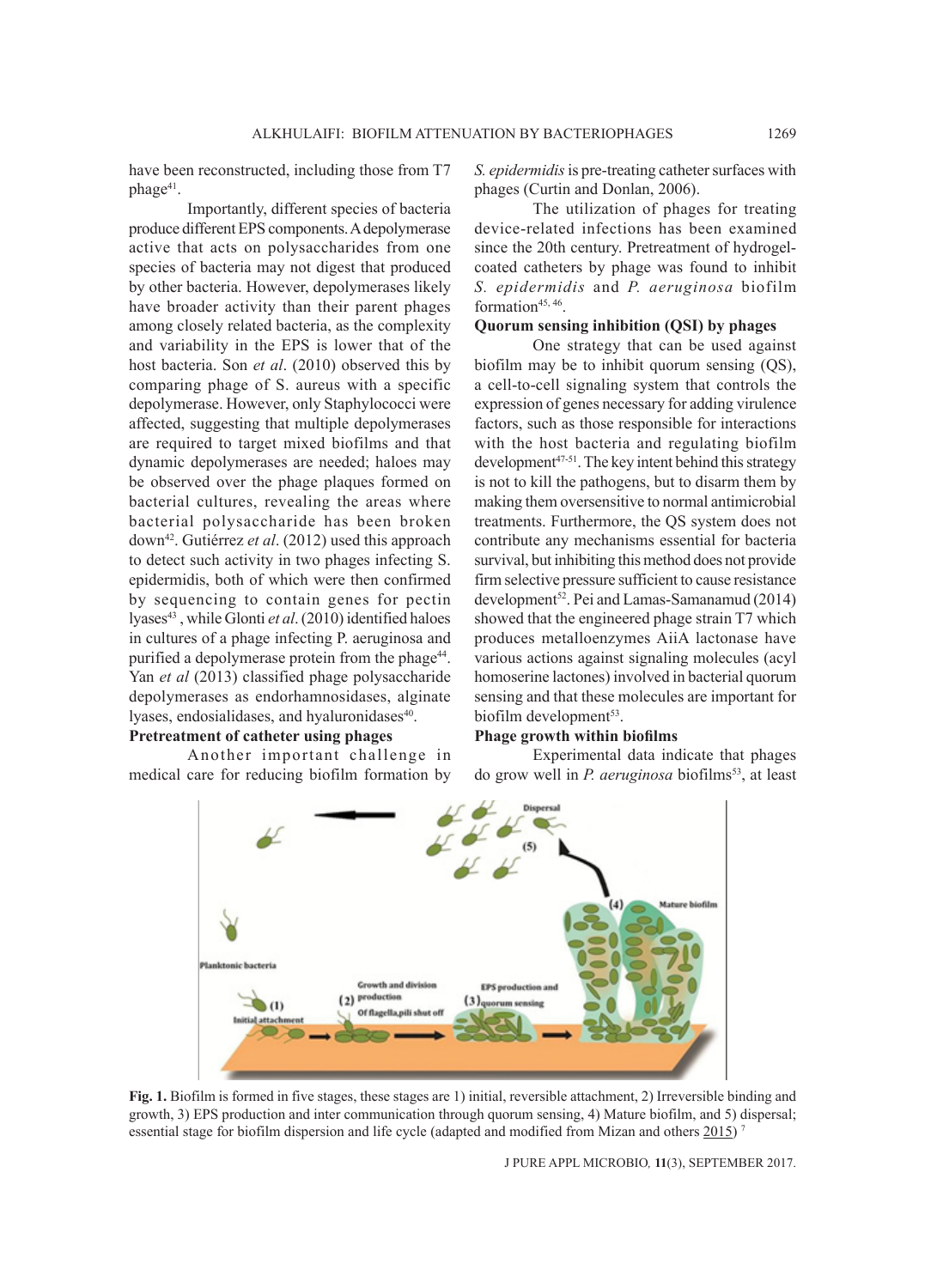in the primary stages of their development. In 2-day-old biofilms  $55$ , of 17 insensitive strains of *P. aeruginosa* phages (therefore, planktonic bacterial hosts were used), 8 strains encouraged the growth of the same phages in the biofilm. However, the effects of antibiotics could be blocked in their initial stages of formation. This agrees with the findings of another study showing that antibiotic resistance begins to appear in the first stages of biofilm formation. Thus, bacteria can be destroyed by phages in cases where antibiotics are ineffective<sup>56</sup>.

Previous studies have revealed the processes involved in regulating biofilms, showing that phages effecting *P. aeruginosa* can terminate bacteria in an adult biofilm and (based on their



sizes) diffused through thick alginate gel. However, this activity clearly varied from that of highlyrestricted tail spike proteins<sup>57</sup>. Sillankorva et al. (2004) showed that phages of both *P. fluorescens*  and *S. lentus* reduced both single species and mixed biofilms with these agents. The phages of both hosts were completely sequenced, with neither found to code for a polysaccharide depolymerase (although the *P. fluorescens* phage encoded an endopeptidase)29. Similarly, Doolittle *et al*. (1996) reported that the *E. coli* phage T4 does not code for polysaccharide depolymerase, except for a restricted tail spike protein released from the phage tail only during host cell penetration. But could spread effectively through biofilm<sup>58</sup>.

Some studies have shown that phages can penetrate biofilms even if they cannot produce polysaccharide depolymerases, but within biofilm, effective infection has not been observed in most studies. Additionally, some researchers have proposed the existence of EPS-degrading enzymes are extremely important for biofilmrelated applications38. A study by Tait *et al*. (2002) revealed that using a combination of three phages entirely destroyed a biofilm composed of a single species, while in the presence of other bacterial species which were insensitive, this technique had little effect<sup>59</sup>. A study by Kay et al. (2011) also Fig. 2. Bacteriophage targeting bacteria within biofilm demonstrated that phage efficiency is decreased



Strategies used to destroy biofilms in the past 20 years

J PURE APPL MICROBIO*,* **11**(3), SEPTEMBER 2017. **Fig. 3.** Phage mediated prevention Biofilm Strategies used within the last few 20 years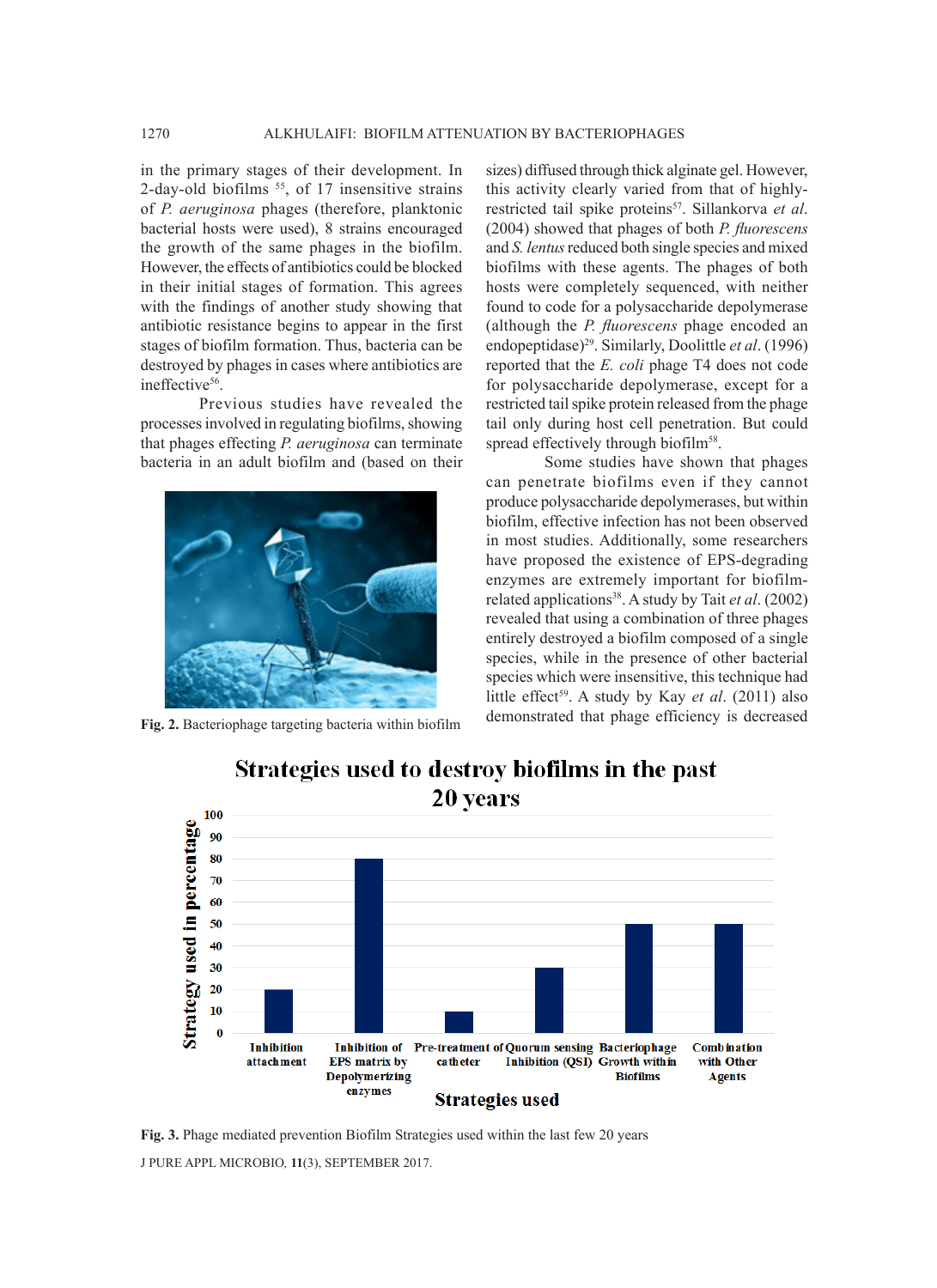in the presence of mixed biofilms<sup>60</sup>. However, Sillankorva *et al*. (2004) reported that efficiency remained high in model biofilms, even when individual bacterial species in the biofilm are targeted by the phage, demonstrating that phages can kill a specific type of bacterial host even when under mixed biofilm conditions. In addition, they reported that phages can effectively target an adult biofilm29.

# **Combining phage with other agents**

Using phages as mixtures or coupled with antibiotics can completely prevent the development of phage resistance<sup>61</sup>. Verma et al. (2010) found that mature biofilms can adapt to antibiotics if lytic phages are used <sup>62</sup>, which agrees with the results of some clinical trials of phage activity<sup>63,</sup> 64. Using phages and antibiotics in a combined or sequential manner has shown potential for therapeutic applications. In support of this, Yilmaz et al. (2013) found that using phages coupled with antibiotics to treat biofilms of *S. aureus* was clearly effective<sup>65</sup>. Another study suggested a polysaccharide lyase and DNase enzymes to destroy the matrix can be used in combination with phages<sup>54</sup>. Abedon *et al.* (2011) found similar results, although differential diffusion of phages and co-administered enzymes is difficult. The use of phages can also be combined with physical wound cleaning<sup>33</sup>. Seth et al. (2013) used a rabbit ear mold to show that individually removing damaged tissue or foreign objects from a wound and using phage treatment had no effect, while combining these methods was effective. Phages may have similar functions in biocides and sanitizers currently used, but should be applied after the primary cleaning processes to destroy bacteria on the remaining biofilms<sup>66</sup>. Similarly, Ganegama Arachchi *et al*. (2013) found that using a combination of three different phages could clear *Listeria monocytogenes* biofilms effectively from steel surfaces. Thus, when treating biofilms with phages, the biofilm cell surface should be disrupted prior to phage application<sup>67</sup>. Other combinations are also possible for use in biological systems. Liao *et al*. (2012) found that combining phages with commensal bacteria had synergistic effects in preventing biofilm formation on silicone catheter segments<sup>68</sup>, while Zhang and Hu (2013) observed that when using phages coupled with biocides such as chlorine, the effects on filters were

increased<sup>69</sup>. However, further studies are needed to explore phage activity in a multispecies context, animal models, and in combination with other antimicrobials<sup>70</sup>. Figure 3 shows various strategies that have been used to destroy biofilms within the past 20 years.

### **CONCLUSIONS**

Studies examining interactions between phages and biofilms indicated that phages contain some unique properties and are promising for biofilm control. Different phages have been used to infect numerous bacterial biofilms. The treatment of biofilms using phages is complex, and only strictly lytic phages should be used. Similar to phage infection of planktonic cells, numerous essential steps are required. Phage adsorption to receptors of the targeted bacteria is the initial step of infection. It is also evident that phages express enzymes that can disrupt biofilms. These enzymes are induced from the host genome. While much progress has been made in these methods, more studies are needed. Thus, strategies for destroying biofilm are currently speculative in nature. With additional studies, new and better strategies will be developed.

#### **REFERENCES**

- 1. Hurlow J, Couch K, Laforet K, Bolton L, Metcalf D, Bowler P. Clinical biofilms: a challenging frontier in wound care. *Adv Wound Care*, 2015; **4**(5): 295–301.
- 2. Cortes ME, Consuegra J, Sinisterra RD. Biofilm formation, control and novel strategies for eradication. *Sci Against Microbial Pathog Commun Curr Res Technol Adv*., 2011; **2**:896– 905.
- 3. Flemming HC, Wingender J. The biofilm matrix. *Nat Rev Microbiol*., 2010; **8**(9): 623–633.
- 4. Anderson GG, O'Toole G.A. Innate and induced resistance mechanisms of bacterial biofilms. in Bacterial Biofilms(ed. Romeo T.), pp. 85–105 Springer, Heidelberg 2008.
- 5. Donlan RM, Costerton W. Biofilms: survival mechanisms of clinically relevant microorganisms. *Clin Microb Rev.*, 2002; **15**: 167-193.
- 6. Stowe SD, Richards JJ, Tucker AT, Thompson R, Melander C, Cavanagh J. Anti-biofilm compounds derived from marine sponges. *Mar*

J PURE APPL MICROBIO*,* **11**(3), SEPTEMBER 2017.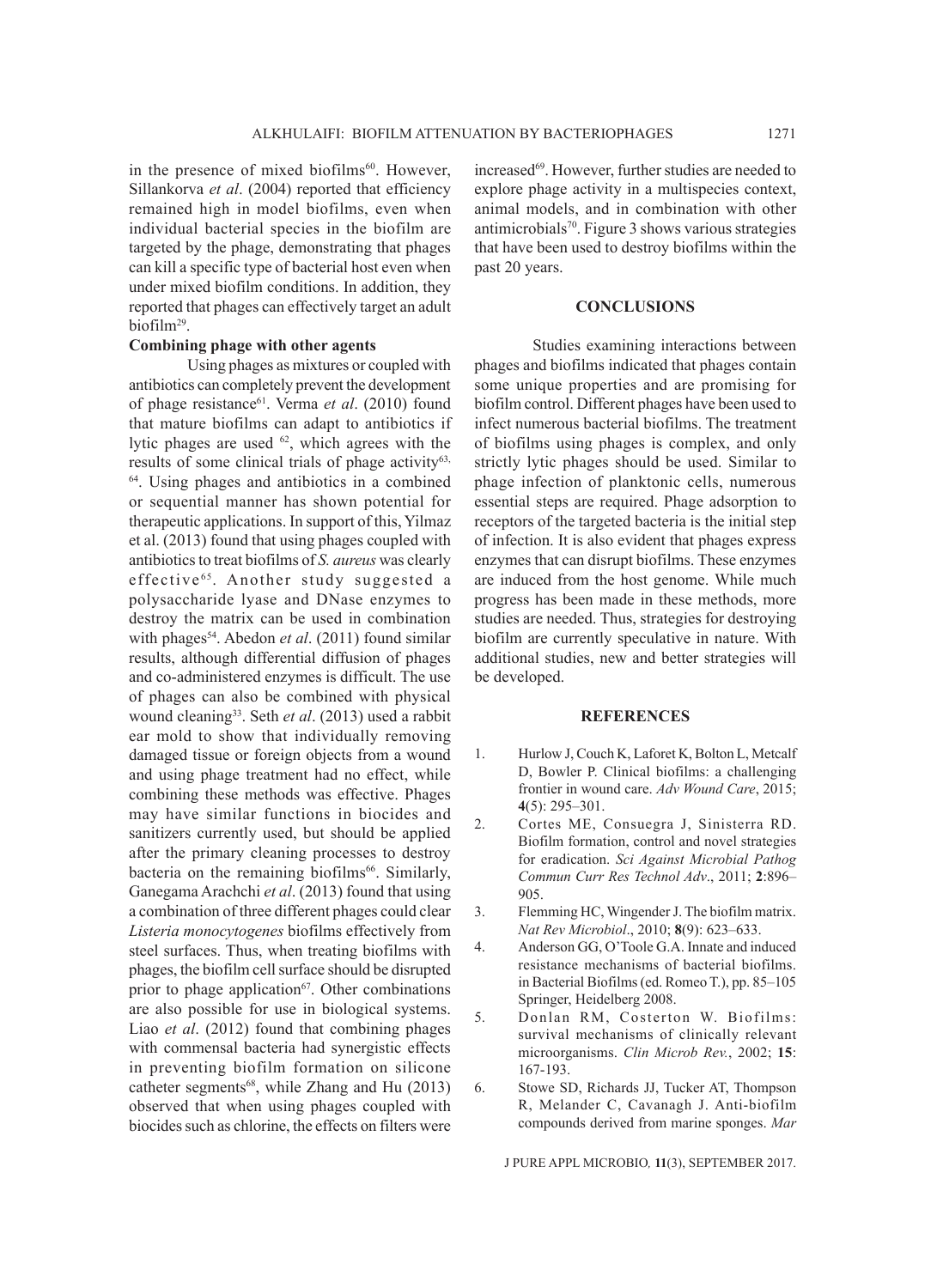*Drugs*. 2011; **9**(10): 2010-35.

- 7. Mizan MFR,Jahid IK, Ha SD. Microbial biofilms in seafood: a food-hygiene challenge. *Food Microbiol***.,** 2015; **49**:41–55.
- 8. Tarver, T. Biofilms A threat to Food Safety. *Journal of Food technology*. 2009; **63**(2): 47.
- 9. Watnik, P. and Kolter, R. Biofilm, city of microbes. *Journal of bacteriology*, 2000; **182**(10): 2675-9.
- 10. Mah TF & O'Toole GA. Mechanisms of biofilm resistance to antimicrobial agents. *Trends Microbiol*. 2001; **9**: 34–39.
- 11. Tabak M, Scher K, Hartog E, Romling U, Matthews KR, Chikindas ML & Yaron S. Effect of triclosan on *Salmonella typhimurium* at different growth stages and in biofilms. *FEMS Microbiol Lett*., 2007; **267**: 200–206.
- 12. Costerton W, Veeh R, Shirtliff M, Pasmore M, Post C. The application of biofilm science to the study and control of chronic bacterial infections. *Journal of Clinical Investigations*., 2003; **112**: 1466–77.
- 13. Qu, Y., Daley, A. J., Istivan, T. S., Garland, S. M. & Deighton, M. A. Antibiotic susceptibility of coagulase-negative staphylococci isolated from very low birth weight babies: comprehensive comparisons of bacteria at different stages of biofilm formation. *Ann Clin Microbiol Antimicrob*. 2010; **9**: 16.
- 14. Percival S. L., Hill K. E., Williams D. W., Hooper S. J., Thomas D. W., Costerton J. W. A review of the scientific evidence for biofilms in wounds. *Wound Repair Regen.* 2012; **20**: 647–657.
- 15. Costerton JW, Stewart PS, Greenberg EP. Bacterial biofilms: a common cause of persistent infections. *Science*., 1999; **284**(5418):1318– 1322.
- 16. Hall-Stoodley L, Costerton JW & Stoodley P. Bacterial biofilms: from the natural environment to infectious diseases. *Nat Rev Microbiol*., 2004; **2**: 95–108.
- 17. Romling, U., and Balsalobre, C. Biofilm infections, their resilience to therapy and innovative treatment strategies. *J. Intern. Med.*, 2012; **272**: 541–561.
- 18. Maric, S., Vranes, J. Characteristics and significance of microbial biofilm formation. *PeriodicumBiologorum*., 2007; **109**: 1-7.
- 19. Vasudevan R. Biofilms: Microbial Cities of Scientific Significance. *Journal of Microbiology & Experimentation*., 2014; **1**(3).
- 20. Hall-Stoodley L, Stoodley P. Evolving concepts in biofilm infections. *Cell Microbiol.*, 2009; **11**(7): 1034-43.
- 21. Kumar, A. & Schweizer, H.P. Bacterial resistance

J PURE APPL MICROBIO*,* **11**(3), SEPTEMBER 2017.

to antibiotics: active efflux and reduced uptake. *Advanced Drug Delivery Reviews*., 2005; **57**: 1486-1513.

- 22. Hoiby N, Bjarnsholt T, Givskov M, Molin S, Ciofu O. Antibiotic resistance of bacterial biofilms. *Int J Antimicrob Agents*, 2010; **35**: 322–332.
- 23. Hengzhuang W, Wu H, Ciofu O, Song Z & Hoiby N. Pharmacokinetics/ pharmacodynamics of colistin and imipenem on mucoid and nonmucoid *Pseudomonas aeruginosa* biofilms. *Antimicrob Agents Chemother*, 2011; **55**: 4469–4474.
- 24. Hengzhuang W., Wu H., Ciofu O., Song Z., Høiby N. *In vivo* pharmacokinetics/pharmacodynamics of colistin and imipenem in *P. aeruginosa* biofilm infection. *Antimicrob. Agents Chemother.,* 2012; **56**: 2683–2690.
- 25. Clutterbuck AL, Woods EJ, Knottenbelt DC, Clegg PD, Cochrane CA, Percival SL. Biofilms and their relevance to veterinary medicine. *Vet Microbiol*., 2007; **121**:1-17.
- 26. Wu, K., Fang, Z., Guo, R., Pan, B., Shi, W., Yuan, S., et al. Pectin enhances bio-control efficacy by inducing colonization and secretion of secondary metabolites by *Bacillus amyloliquefaciens* SQY 162 in the rhizosphere of tobacco. *PLoS ONE,*  2015; **10**: e0127418.
- 27. Yarwood JM, Paquette KM, Tikh IB, Volper EM, Greenberg EP. Generation of Virulence Factor Variants in *Staphylococcus aureus* Biofilms. *J. Bacterol*., 2007; **189**: 7961-7967.
- 28. Issam, I., Xiang, F., Xavier, M., Ying, J., Robert, S. and Ray, H. The role of chelators in preventing biofilm formation and catheter-related bloodstream infections. *Curr Opin Infect Dis*, 2008; **21**: 385–392.
- 29. Sillankorva S, Oliveira R, Vieira MJ, Sutherland IW, Azeredo J. Bacteriophage phiS1 infection of *Pseudomonas fluorescens* planktonic cells versus biofilms. *Biofouling*., 2004; **20**: 133-38.
- 30. Olszowska-Zaremba, N.; Borysowski, J.; Dabrowska, J.; Górski, A. Phage translocation, safety,and immunomodulation. In Bacteriophages in Health and Disease; Hyman, P., Abedon, S.T.,Eds.; CABI Press: Wallingford, UK,; 2012; pp. 168–184.
- 31. Brussow H. Bacteriophage-host interaction: from splendid isolation into a messy reality. *Curr Opin Microbiol*., 2013; **16**:500–6.
- 32. Harper DR, Parracho HM, Walker J, Sharp R, Hughes G, Werthe´n M, Lehman S, Morales S. Bacteriophages bioûlms. *Antibiotics*, 2014; **3**(3): 270–284.
- 33. Kutter E, De Vos D, Gvasalia G, Alavidze Z, Gogokhia L, Kuhl S, Abedon ST. Phage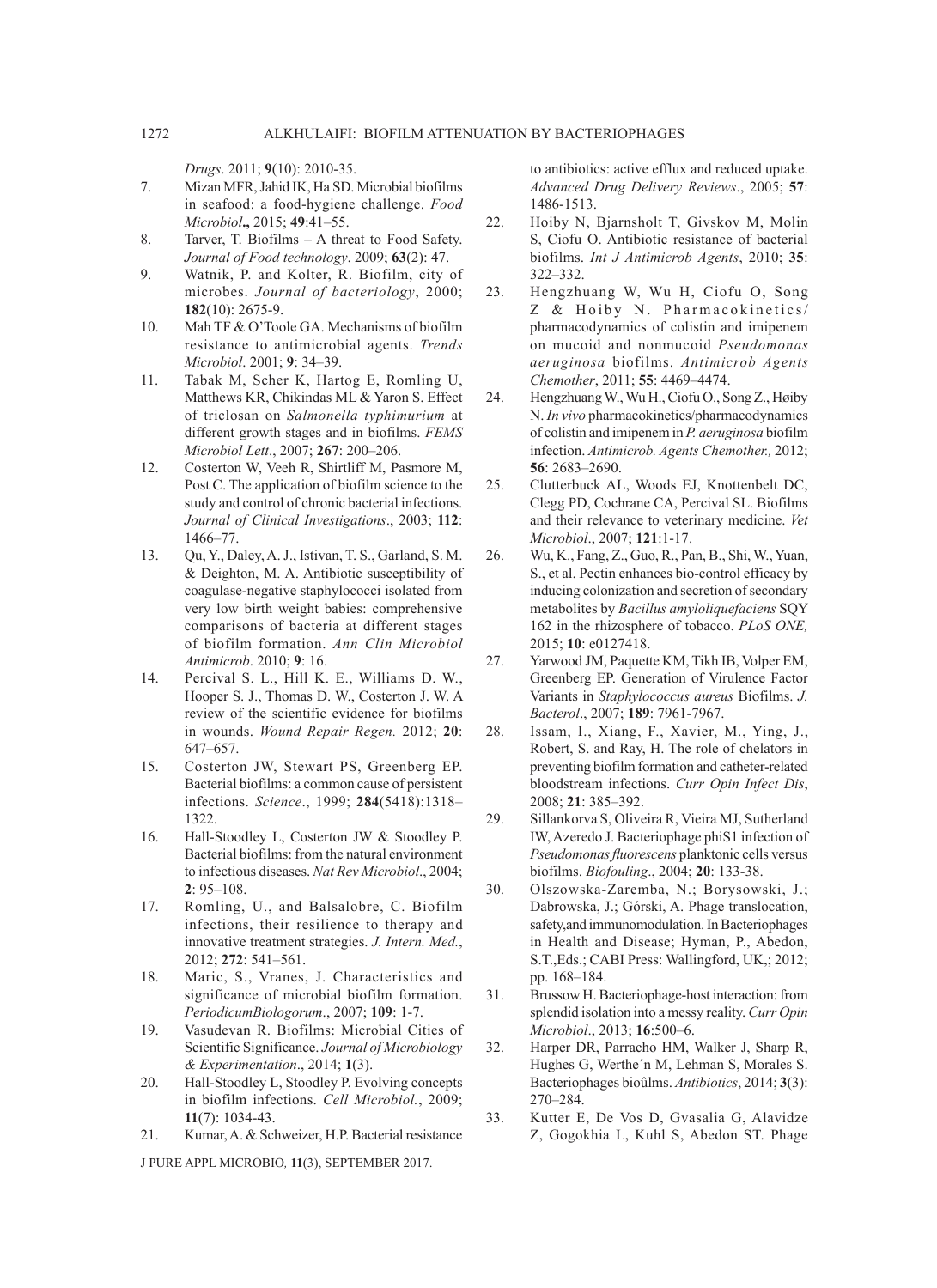therapy in clinical practice: treatment of human infections*. Curr Pharm Biotechnol*., 2010; **11**(1): 69–86.

- 34. Abedon ST, Kuhl SJ, Blasdel BG, Kutter EM. Phage treatment of human infections. *Bacteriophage*., 2011; **1**: 66-85.
- 35. Abedon, S.T. Ecology of anti-biofilm agents ii: bacteriophage exploitation and biocontrol of Biofilm Bacteria. *Pharm. Basel Switz.*, 2015; **8**: 559–589.
- 36. Abedon ST. Spatial vulnerability: bacterial arrangements, microcolonies, and biofilms as responses to low rather than high phage densities. *Viruses*., 2012; **4**: 663–87.
- 37. Sillankorva S, Neubauer P, Azeredo J. *Pseudomonas fluorescens* biofilms subjected to phage philBB-PF7A. *BMC Biotechnol*., 2008; **8**: 79.
- 38. Cornelissen A., Ceyssens P. J., T'Syen J., Van Praet H., Noben J. P., Shaburova O. V., et al. The T7-related *Pseudomonas putida* phage phi15 displays virion associated biofilm degradation properties. *PLoS ONE*, 2011; **6**: e18597 10.1371/ journal.pone.0018597.
- 39. Leiman PG, Chipman PR, Kostyuchenko VA, Mesyanzhinov VV, Rossmann MG. Threedimensional rearrangement of proteins in the tail of bacteriophage T4 on infection of its host. *Cell*., 2004; **118**: 419–429.
- 40. Yan Y., Su S., Meng X., Ji X., Qu Y., Liu Z., et al. Determination of sRNA expressions by RNAseq in *Yersinia pestis* grown *in vitro* and during infection. *PLoS ONE,* 2013; **8**: e74495. 10.1371/ journal.pone.0074495.
- 41. Lu TK & Collins JJ. Dispersing biofilms with engineered enzymatic bacteriophage. *P Natl Acad Sci USA*., 2007; **104**: 11197–11202.
- 42. Son JS, Lee SJ, Jun SY, Yoon SJ, Kang SH, Paik HR, Kang JO & Choi YJ. Antibacterial and biofilm removal activity of a podoviridae *S. aureus* bacteriophage SAP-2 and a derived recombinant cell-wall-degrading enzyme. *Appl Microbiol Biotechnol*. 2010; **86**: 1439–1449.
- 43. Gutiérrez D., Martínez B., Rodríguez A., García P. Genomic characterization of two *Staphylococcus epidermidis* bacteriophages with anti-biofilm potential. *BMC Genomics*, 2012; **13**: 22810.1186/1471-2164-13-228.
- 44. Glonti T., Chanishvili N., Taylor P. W. Bacteriophage-derived enzyme that depolymerizes the alginic acid capsule associated with cystic fibrosis isolates of *Pseudomonas aeruginosa*. *J. Appl. Microbiol.*, 2010; **108**: 695–702.
- 45. Curtin, J.J. and Donlan, R.M. Using

bacteriophages to reduce formation of catheterassociated biofilms by *Staphylococcus epidermidis*. *Antimicrob Agents Chemother*., 2006; **50**: 1268–1275.

- 46. Fu W, Forster T, Mayer O, Curtin JJ, Lehman SM & Donlan RM. Bacteriophage cocktail for the prevention of biofilm formation by *Pseudomonas aeruginosa* on catheters in an in vitro model system. *Antimicrob Agents Ch*., 2010; **54**: 397–404.
- 47. Cotar AI, Chifiriuc MC, Banu O, Lazar V. Molecular characterization of virulence patterns in *Pseudomonas aeruginosa* strains isolated from respiratory and wound samples. *Biointerface Res Appl Chem*., 1213; **3**: 551-55.
- 48. Mellbye B., Schuster M. "More than just a quorum: integration of stress and other environmental cues in acyl-homoserine lactone signaling," in *Bacterial Stress Responses*, eds Storz G., Hengge R., editors. (Washington, DC: ASM Press), 2011; 349–363.
- 49. Atkinson S, Williams P. Quorum sensing and social networking in the microbial world. *J.R.Soc. Interface*., 2009; **6**(40): 959-978.
- 50. Rutherford ST, Bassler BL. Bacterial quorum sensing: Its role in virulence and possibilities for its control. *Cold Spring Harbor Perspect Med*., 2012; **2**(11): a012427.
- 51. Waters CM & Bassler BL. Quorum sensing: cellto-cell communication in bacteria. *Annu Rev Cell Dev Bi*., 2005; **21**: 319–346.
- 52. Defoirdt T, Boon N, Bossier P. Can bacteria evolve resistance to quorum sensing disruption? *PLoS Pathog*., 2010; **6**: e1000989.
- 53. Pei, R. and Lamas-Samanamud, G.R. Inhibition of Biofilm Formation by T7 Bacteriophages Producing Quorum-Quenching Enzymes. *Applied and Environmental Microbiology*., 2014; **80**(17): 5340 –5348.
- 54. Sharp, R.; Hughes, G.; Hart, A.; Walker, J.T. Bacteriophage for the treatment of bacterial biofilms. 2006; U.S. Patent 7758856 B2.
- 55. Olson JC, Fraylick JE, McGuffie EM, Dolan KM, Yahr TL, Frank DW, Vincent TS. Interruption of multiple cellular processes in HT-29 epithelial cells by *Pseudomonas aeruginosa* exoenzype S. *Infect Immun.*, 1999; **67**: 2847-2854.
- 56. Gupta, K.; Marques, C.N.H.; Petrova, O.E.; Sauer, K. Antimicrobial tolerance of *Pseudomonas aeruginosa* biofilms is activated during an early developmental stage and requires the twocomponent hybrid SagS. *J. Bacteriol.* 2013; **195**: 4975–4981.
- 57. Hanlon, G.W.; Denyer, S.P.; Olliff, C.J.; Ibrahim, L.J. Reduction in exopolysaccharide viscosity

J PURE APPL MICROBIO*,* **11**(3), SEPTEMBER 2017.